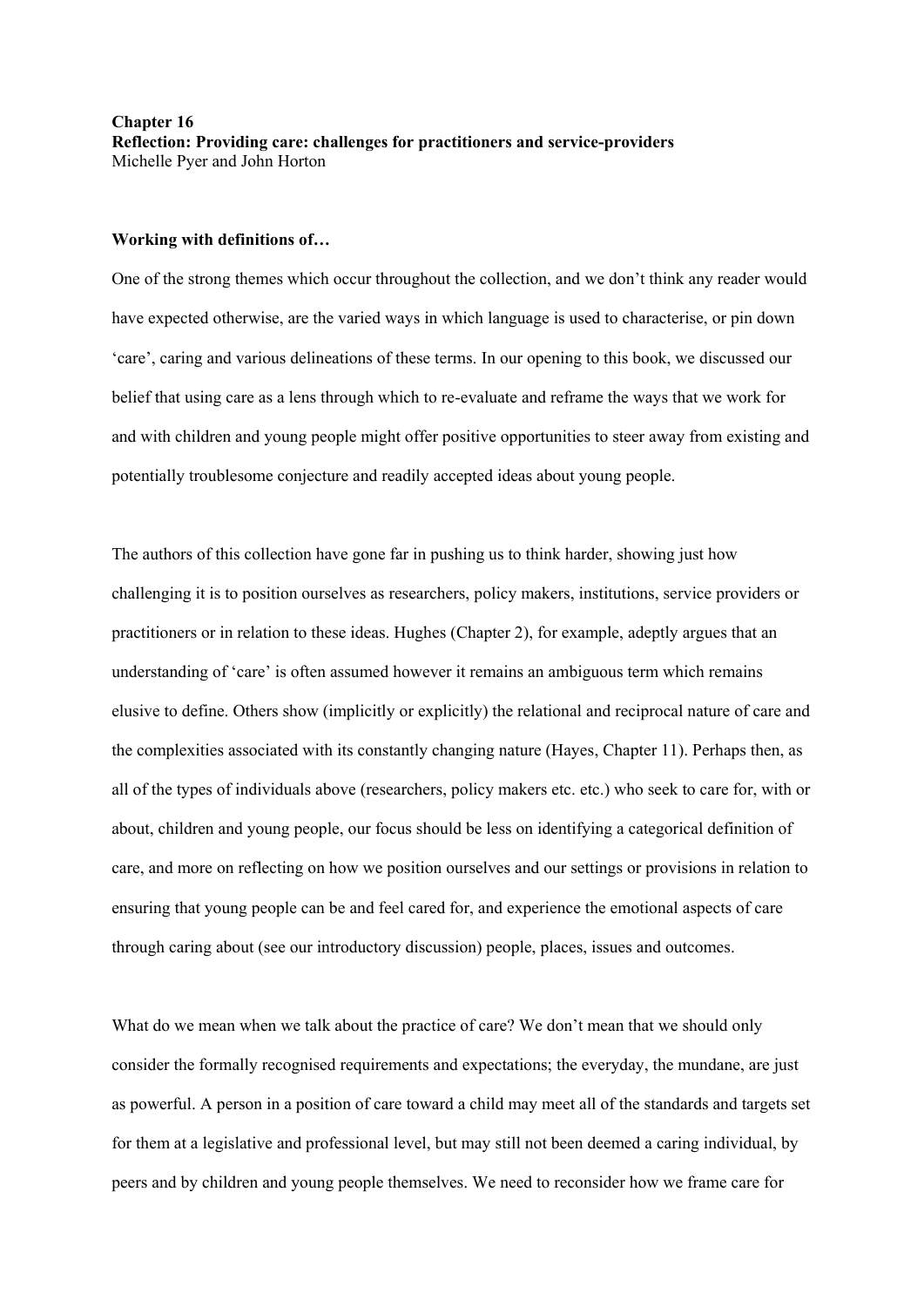these people, how we can offer support and evidence to show the impact that the everyday, seemingly mundane experiences of caring can have. Further, as a society/ organisation/ practitioner/ individual we need to consider how we can make space for those people who work with children and young people directly to care and, crucially, to show that they care as they carry out their work.

### **Care and relationships**

Who are we talking about when we talk about practitioners and service providers who care? This reflection is written for those who work with children and young people through a variety of contexts, professions and agendas, seeking to enhance the support and care that they offer to and for, young people. This collection has offered us a myriad of positive examples of the ways that practitioners can and do, care about and for children and young people. These accounts have crossed professional (e.g. education to social care), geographical (we have contributions from the UK, New Zealand [Wood], British Columbia [de Leeuw], Australia [Robinson *et al.*] and Zambia [Day]) and generational boundaries, extending our understandings of the reciprocal nature of care and resituating children and young people as givers and receivers of the same.

The ever changing, relational aspects of care are a challenging terrain to navigate. None more so than for practitioners working with children and young people. A number of the chapters in this collection signal the ways in which services and professionals can and do adapt to the changing care needs of children and families (this point is made explicitly by Pratchett and Rees in Chapter 3). Day (Chapter 9) argues that children and young people are part of a continuum of care which reflects this diversity; signalling how drawing a distinction between caregiver or care-receiver within this framework is unhelpful (see also Evans' work in chapter 10). For practitioners and services then, thinking of care in this way highlights a need for flexibility in adjusting input as necessary. Further, Day's chapter illustrates the challenges – in every context – in ensuring that young people who care for others are supported and cared for themselves. This is echoed in Wilkinson's contribution (Chapter 12) on the caring practices of young people who care for intoxicated friends.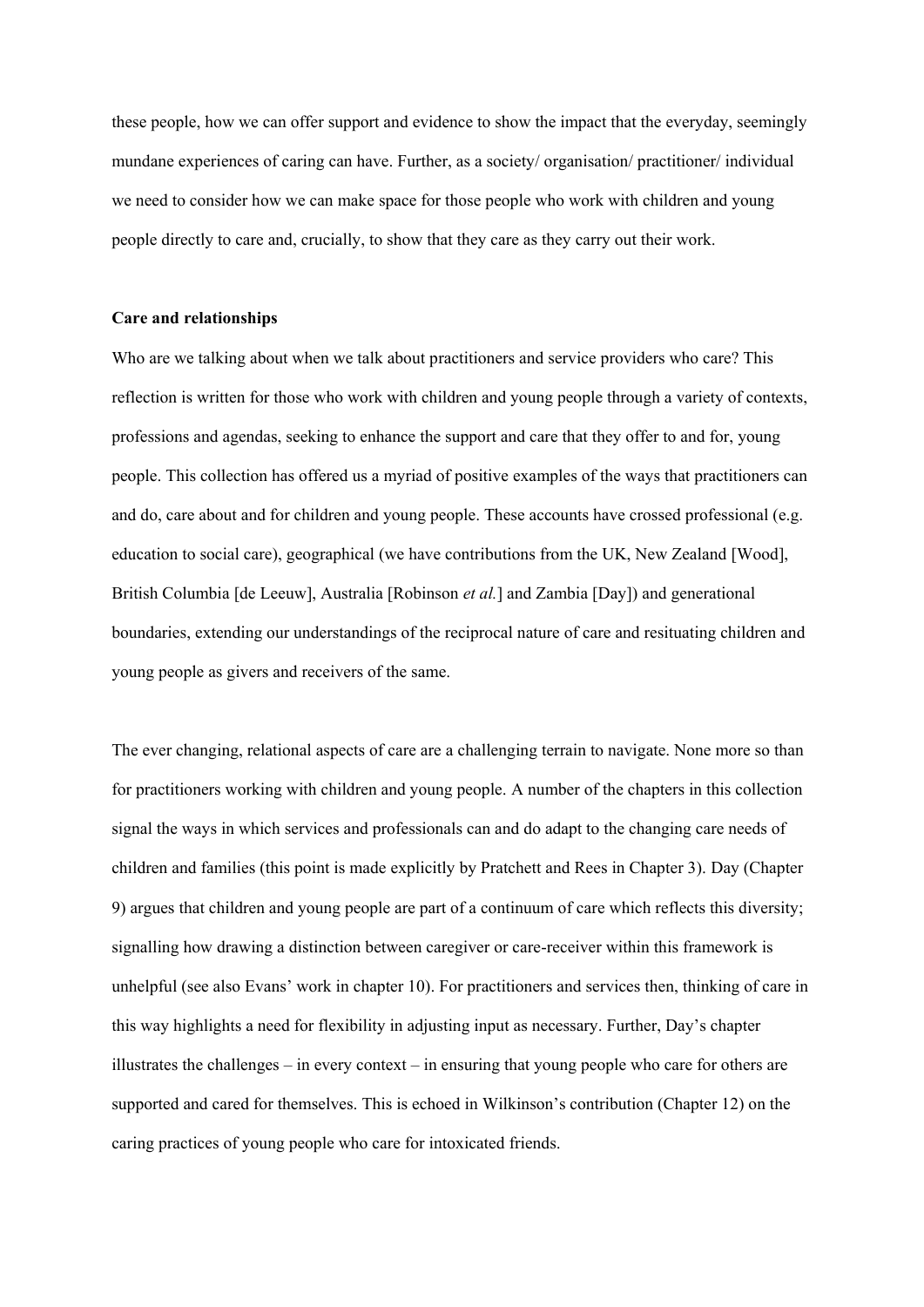Sometimes, caring means simply *doing nothing.* We are reminded of this by Pairman and Dalli (Chapter 8) who show that sometimes children and young people need timeout (and not in the disciplinary sense) in order to be able to control their levels of social interaction. Hayes (Chapter 11) offers us one way in which we can approach this challenge, by reminding us of the importance of selfawareness in care/ caring. Her work illustrates the importance of *showing* that we care rather than going through the motions in providing care. Only when we are self-aware of our comfort zones and our own expectations can we hope to gain a greater understanding of how and why we care, and indeed how this is reflected in the actions of others.

We (care stakeholders) also need to consider how we can show that we care about those who are in caring roles with children and young people. We cannot expect the (emotional) reserves of those who care for and about children and young people to provide for their caring ad infinitum; we need to ensure that they are cared for too. The contributions in this collection have shown the broad and challenging issues that practitioners face on a daily basis (for example caring about and for young people who engage in risky behaviours including self-harm and supporting those who are no longer able to live with their families [and indeed some who may no longer be in contact with them]). These challenges are not without reward, however in order to ensure that they have the capacity to care (about young people, position, profession, organisation etc.) they must be adequately supported.

# **Care, practitioners, service providers and place**

Just as those practitioners who care for children may not, in themselves, be considered 'caring', so too can spaces of 'care' limit caring practices, posing yet another challenge for the practitioners who work within them. Disney (Chapter 6) reminds us of this in his discussion of orphanages which are simultaneously designed to care for children and to segregate them from the outside world. In Chapter 7, Schliehe and Crowley's discussion on young people in secure care has sensitively signalled the challenges which arise for practitioners where a constant balancing act is in play. In these spaces practitioners work and care within formal care spaces which are designed to keep risk at a minimum,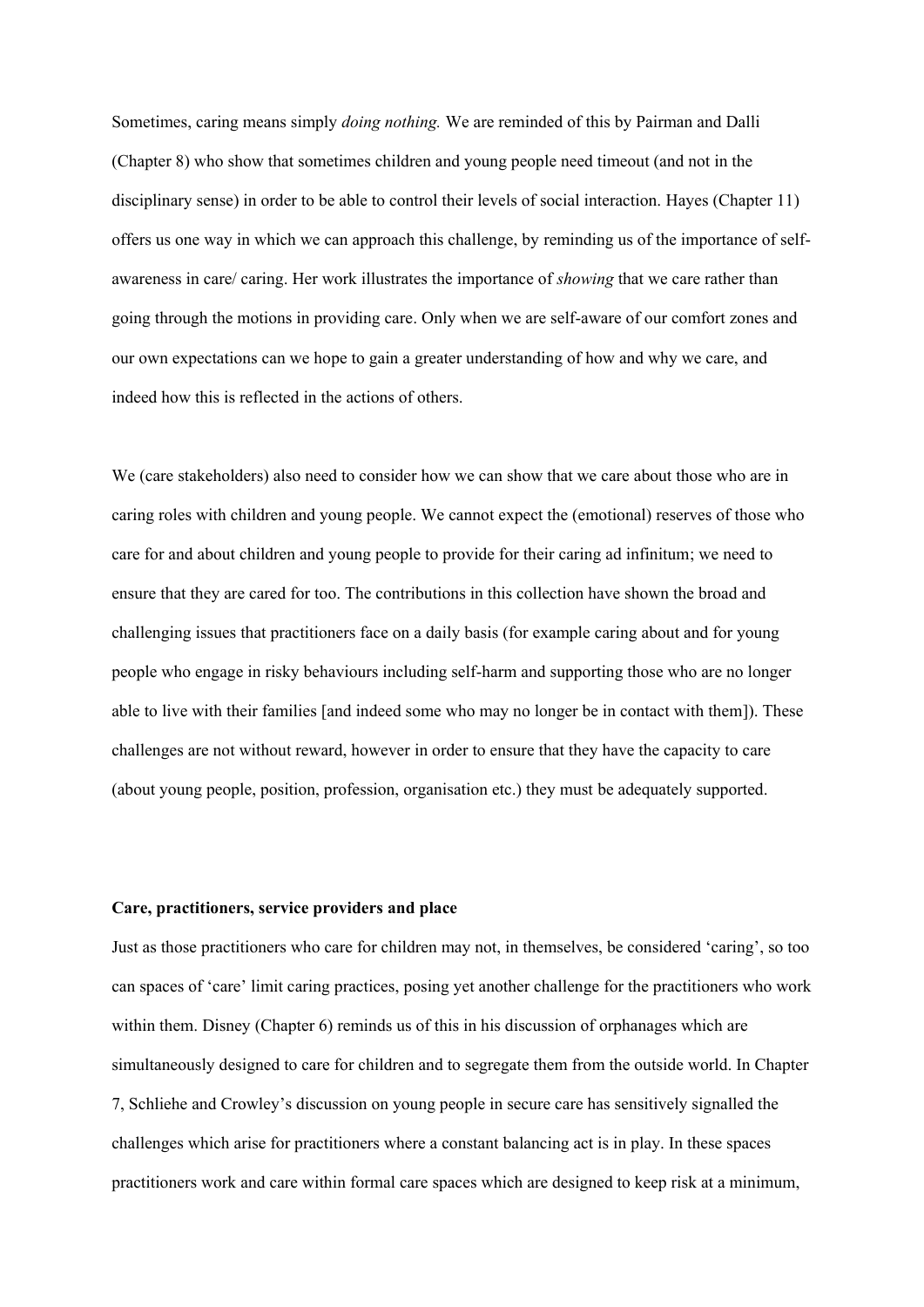whilst also offering a caring environment for the young people that they care for. In the words of the authors these spaces (and the practitioners within them) employ 'control in order to care'. The chapter illustrates how caring through a framework of control is viewed by some young people as preferable to a contrasting lack of stability outside these spaces, to such a degree that they 'engineer' to return. his poses a stark reminder of the importance of recognising the ongoing-ness of children and young people's lives (Horton and Kraftl, 2006). If as a society/ service/ organisation/ individual we really care *about* children and young people, we need to work towards provision of not only caring for now, but also caring for the *later* (days, weeks, months, years) *that becomes now* for the children and young people concerned.

Spaces/places and importantly the presence (or not) of practitioners in those spaces can afford (or not) children and young people a vast array of opportunities to participate in or instigate caring acts, and to care about the things and people around them. Wood and Taylor (Chapter 5) demonstrate these reflections, showing how with targeted input, professionals can spark a sense of social (in)justice in young people, motivating them to participate – and care about - in social/community issues. The latter point is also wonderfully illustrated in Hayes' chapter on young people's interactions with nature and the (almost-unnoticed-but-for-a-researcher) involuntary 'wow' that represented a crucial moment of change in appreciation of surroundings.

Pairman and Dalli's work signifies how younger children can appropriate 'potential space' when it is available, enabling them to take control, co-constructing their own care and regulating their levels of social interaction (affording 'downtime' when it is needed). Environments, practitioners and therefore settings (including policy makers and commissioners) are crucial to affording these opportunities. Practitioners also have a key role to play in affording these instances; we have seen through the contributions here the positive impact that their input can offer where they are given appropriate spaces and scope.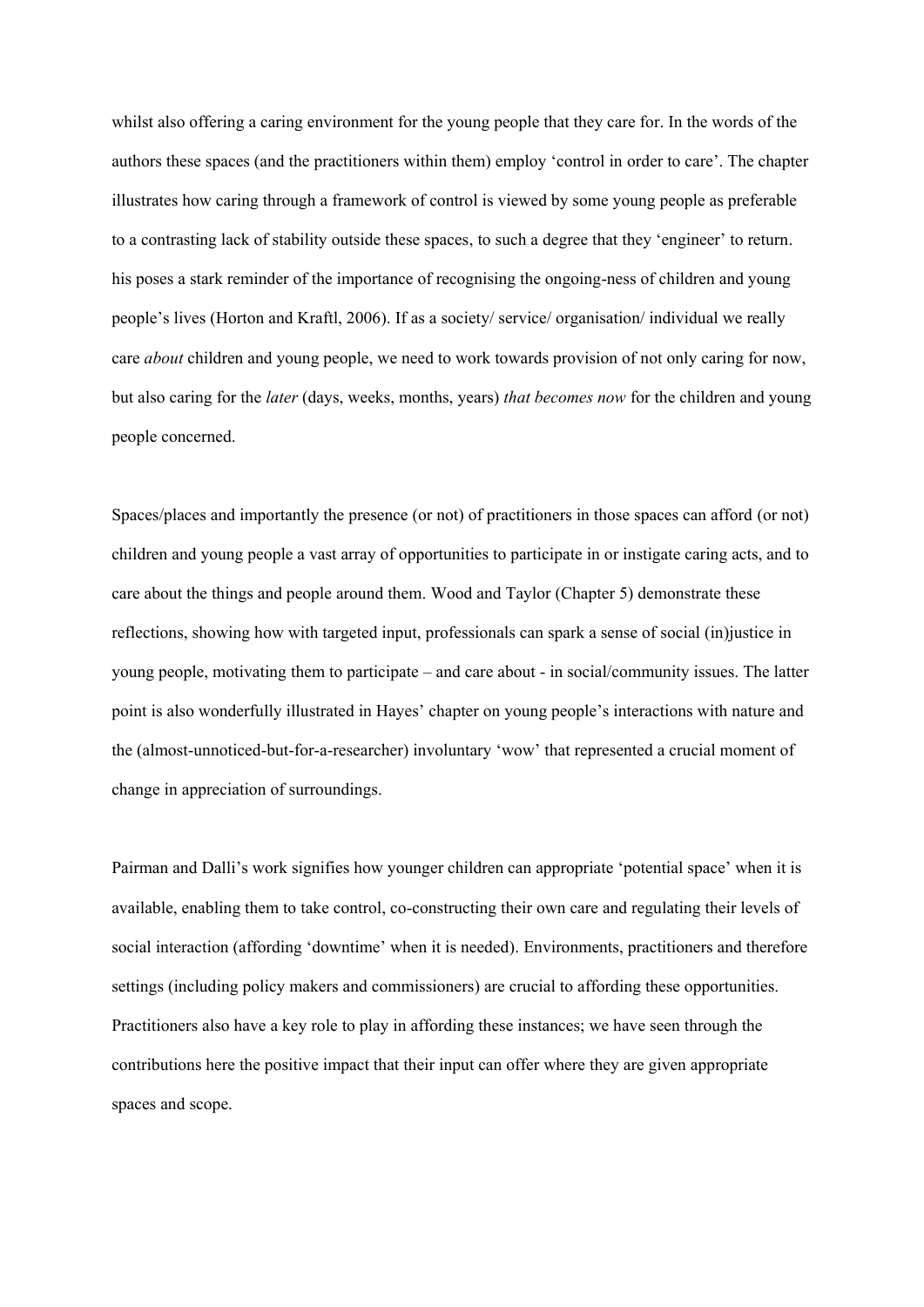## **Evidencing care/ caring**

The words 'evidence-based', (EB) or evidence based practice are used to describe a myriad of activities in, for example, health, social care and education. The underlying principles of EB in these disciplines hold the same essence; ensuring that where decisions are made and actions are taken, they are based on reliable evidence. As a starting point we want to reflect here on Sackett et al's (1996, p. 71) assertion that "Evidence-based medicine is the conscientious explicit and judicious use of current best evidence in making decisions [about the care of individual patients]." Used widely in medical and social care teachings on the importance of evidence this statement, whilst arising from a medical context, is useful for practitioners of a range of specialisms. Practitioners should seek to identify the current best evidence on which to base their practice. Note the terminology here: current best evidence.

The authors here have presented us evidence drawn from a range of methods, from audits of service level data to participatory work with young people including storytelling and self-directed photography. Their insightful contributions have explored both macro scale trends and the intricacies everyday experiences and emotions arising from the worlds of young people, and those who care for, with and about them. In essence this shows us that evidence for practice is not only that which is undertaken as part of research; evidence in the form of practitioner experience and gut instincts also have a vital role to play in ensuring the place of 'care' in the lives of young people. Perhaps we too readily prioritise evidence for policy development, service planning and delivery in the form of research, audit or evaluation (of existing provision). Readily available evidence through which we can redefine or reframe young people and their lifeworlds is also present in our everyday experiences as is evidenced time and time again throughout this volume. Evidence comes in a range of shapes and sizes, we just need to be ready to take a step back and look for it.

Authors in the previous chapters (and elsewhere) have argued the need for us to find more compelling ways to ensure that where evidence is gathered in the form of consultation, participatory practice, research, audit or evaluation it has the means to have (applied) impact. The term impact will conjure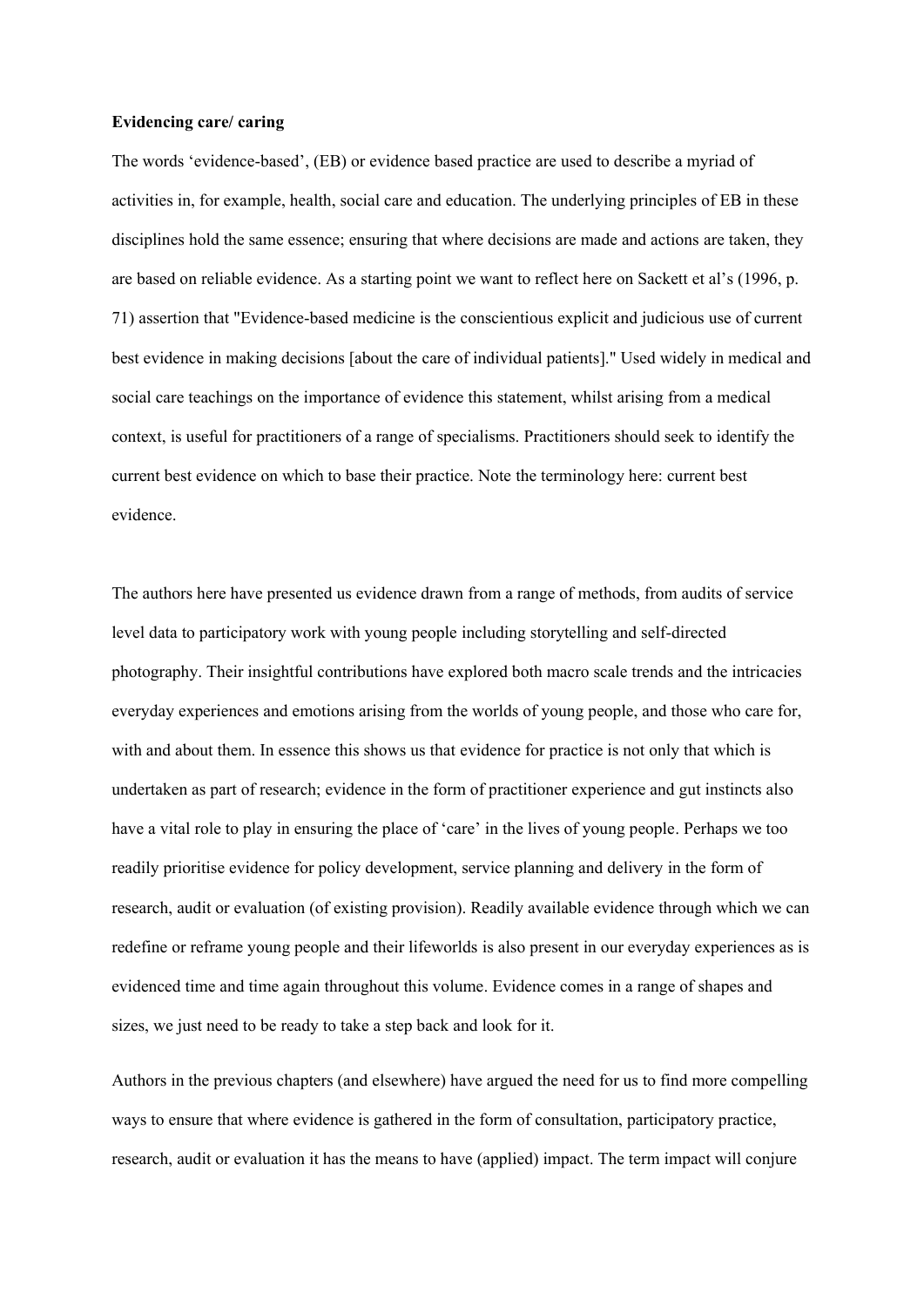different meanings to practitioners in diverse specialisms, settings and roles. The challenge is set then, to ensure that as stakeholders to care/caring, we reflect on what this means for us, the young people that we care with, for or about, our organisations and for policy or commissioning. We can strengthen our potential for impact by defining clear pathways for dissemination, working together with other care stakeholders to identify common values and priorities and by offering clarity when we identify where the collection/collation/dissemination of evidence will be of use (see the influential works of Kirby et al, 2003; Shier, 2001; Sinclair, 2004 for example). As one example from this collection (for the sake of brevity), Wells' work (Chapter 14) provides us with an excellent account of research conducted based on strong partnership working between charitable organisations, social care and academia, and producing a thought provoking and sensitive interpretation of the accounts offered by children who are privately fostered across international borders.

## **A series of questions…and a challenge**

The reflections above lead us to a series of questions that may form the basis of useful reflections for practitioners working with children and young people, and attempting to work in more caring ways with children and young people. These are intended as a starting point for discussions through which we/you/others can spark reflections and action for a reconsideration of care [read caring with, caring for, caring about] children and young people:

- 1. How is 'care' defined by:
	- a. and within the values of your setting
	- b. your colleagues
	- c. the children and young people that you work with
- 2. How is care played out/ given/ received in your particular setting/ context?
- 3. Who holds what role in the everyday caring situations that you experience, when 'care' is offered or received, or when those you work/play/encounter care about or care for others?